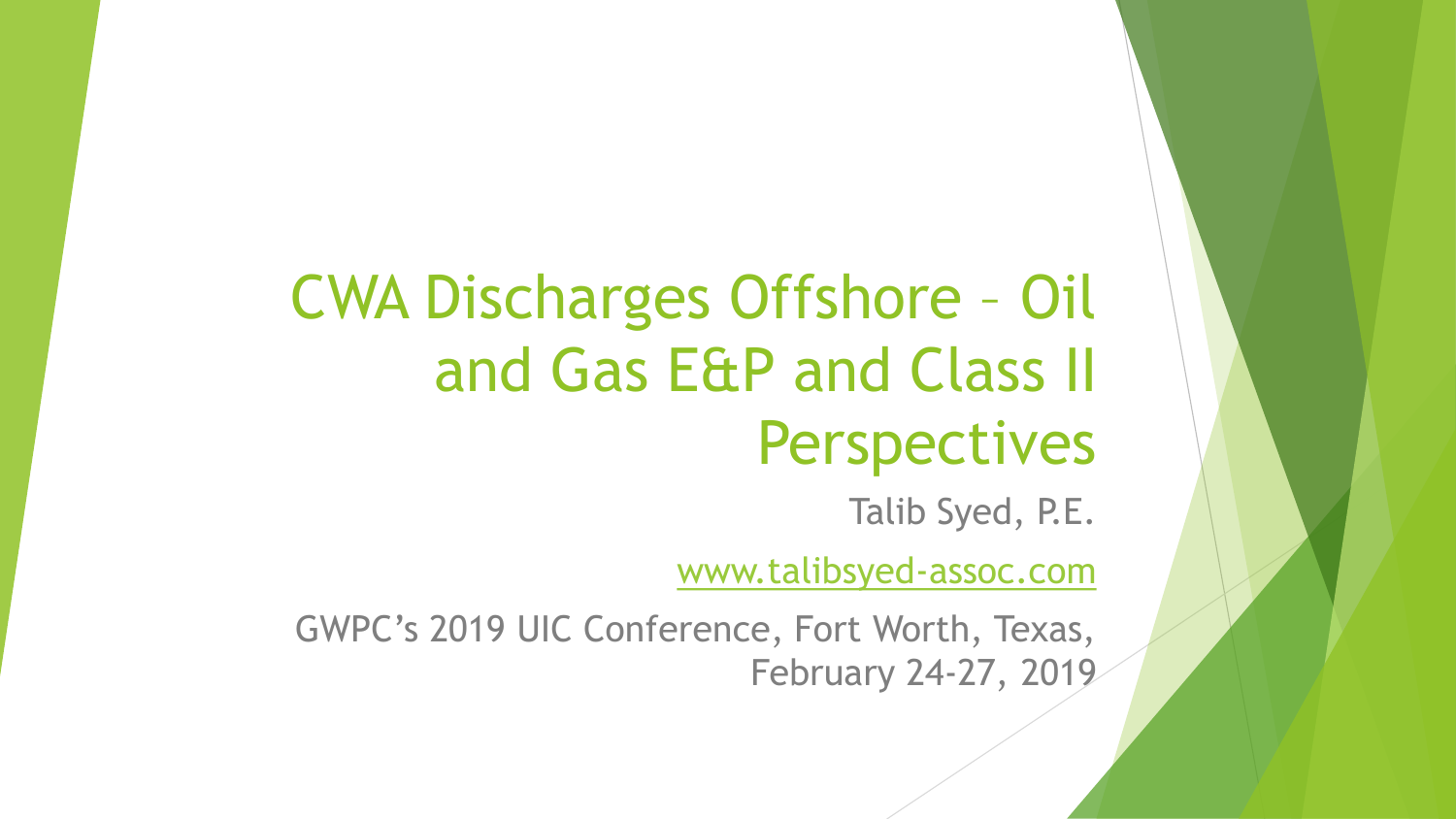### Offshore Oil and Gas Production in Brief (AGI, 2018)

- U.S. offshore oil production in 2017: 602 million barrels (18% of U.S. total). Globally, offshore oil production in 2015: ~ 10 billion barrels (~ 29% of global production)
- U.S. offshore natural gas production in 2016: 1.7 trillion cubic feet (5.2% of U.S. total)
- Federal revenues from offshore oil and gas (2017): \$ 3.8 billion
- Largest offshore producers: Saudi Arabia, Brazil, Mexico, Norway, U.S.
- Largest producers in deep water (> 125 m, roughly 400 ft) and ultra-deep water (>1500 m, roughly 5000 feet): Brazil, Angola, Norway, U.S.
- U.S. offshore oil and gas production is focused in the central and western Gulf of Mexico, with some production off the coast of Southern California and in the Cook Inlet and Beaufort Sea of Alaska. Challenges in drilling in the Arctic offshore (shallow water depths but severe weather hazards) differ substantially from those in other offshore regions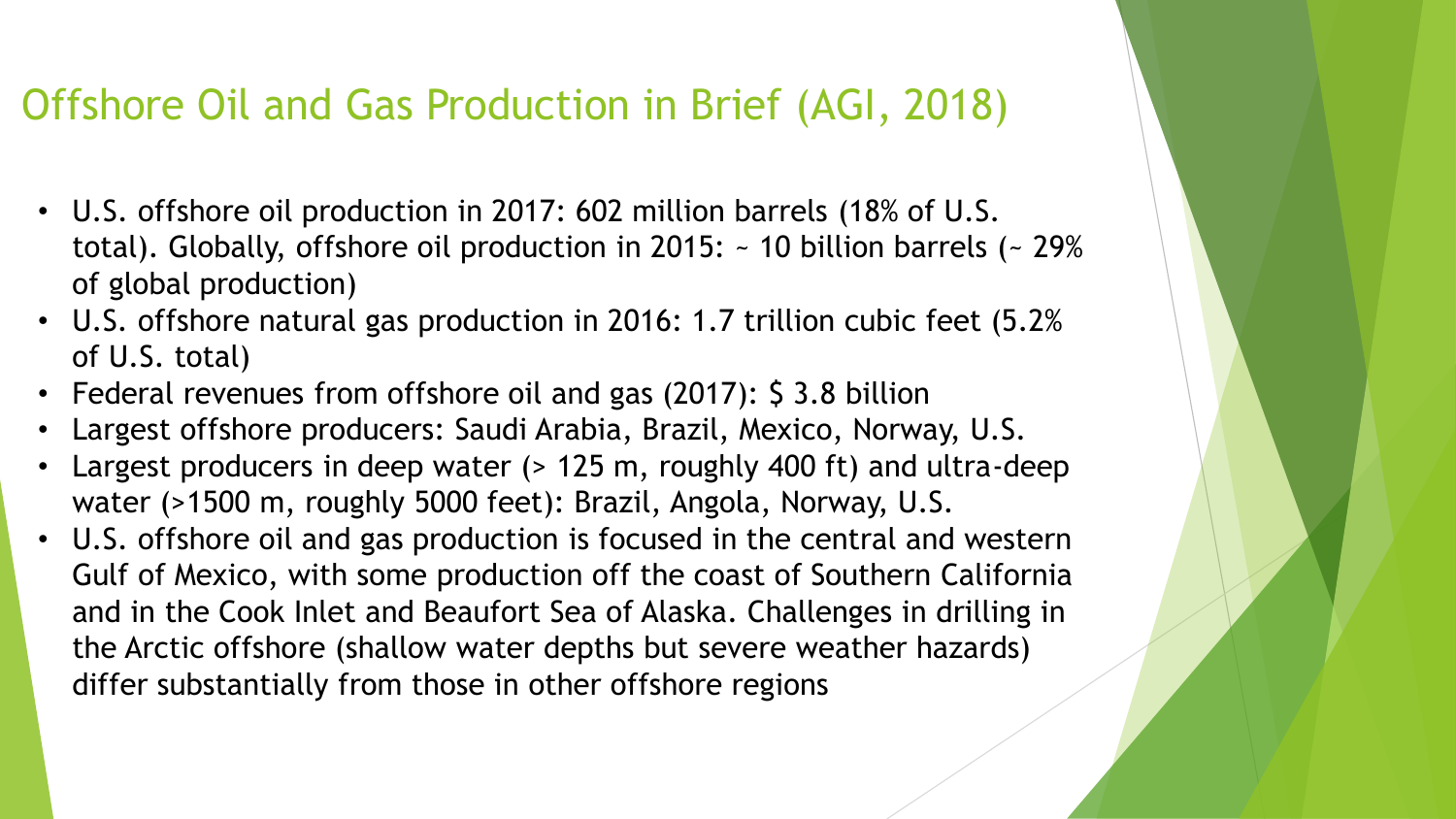## Offshore Oil and Gas Exploration and Production Wastes – US Perspective

- Bulk of wastes generated during offshore E&P activities are formation water (produced water) and drilling muds and cuttings. Majority of produced water is re-injected for waterflood/EOR purposes. Also, majority of drill cuttings/muds are re-injected (slurry fracture injection)/annular injection
- Additional materials generated include small quantities of treated and sanitary waste, deck drainage, once-through fire water, non-contact cooling water, bilge water, ballast water, produced sands, waste oil, excess cement, chemical products and trash and debris
- In the US offshore, all of these waste streams are regulated by the U.S.EPA or states through discharge permits (NPDES) and are either released after treatment or returned to shore for disposal
- EPA prohibits ocean discharge of some wastes: oil and synthetic based drilling muds and cuttings, produced sands, waste oil, chemical products, trash and debris. Wastes that do not meet state and federal regulatory requirements must be properly disposed or recycled onshore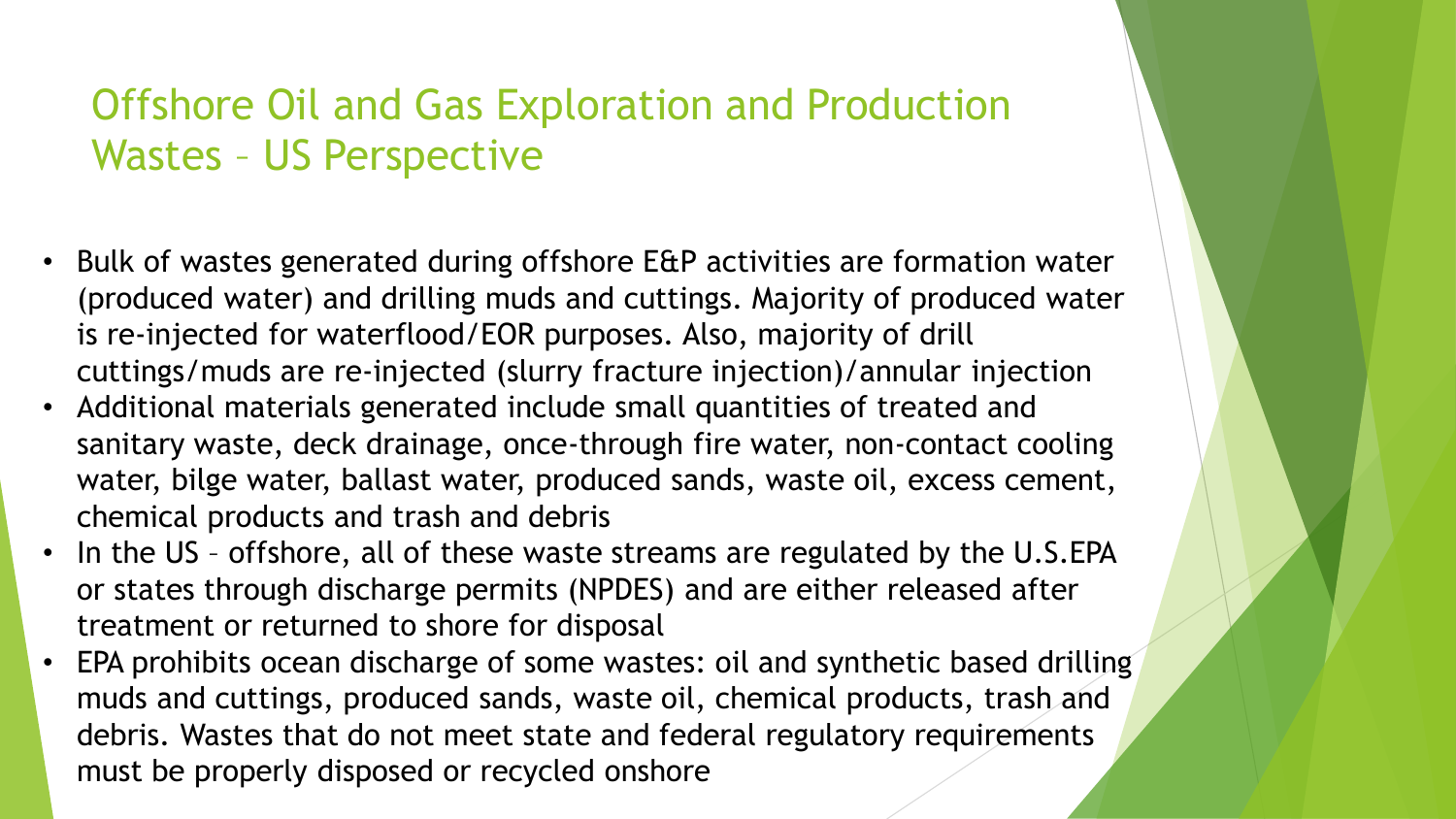# Offshore Oil and Gas E&P Discharges – Regulatory Perspective – USA and North Sea

- Individual states control waters from the coast outward to 3 to 9 nautical miles, depending on the state. Federal regulation covers the Outer Continental Shelf (OCS) – the area beyond state waters out to 200 nautical miles offshore, or to the border with another country's exclusive economic zone (e.g., in the Gulf of Mexico).
- The U.S. Bureau of Ocean Energy Management (BOEM), issues leases for oil, gas, and wind energy development and evaluates and approves each plan prior to start of drilling or production activities. The U.S. Bureau of Safety and Environmental Management (BSEE), regulates energy activities including conducting inspections of offshore facilities to ensure permit compliance.
- NPDES permits contain effluent limitations (developed pursuant to the CWA including sections 301, 302, 306, 307 and 403) and operating conditions which depend on the permit region
- Operators must apply to the EPA for permit coverage to discharge drilling and production wastes to the OCS before the Bureau of Ocean Energy Management (BOEM) authorizes activities. BOEM shares in regulating offshore discharges and may require operators to further regulate effluent discharges by imposing "mitigating measures" on certain operations
- Both drilling muds and produced water must meet toxicity testing and set discharge rate/volume requirements prior to discharge. Discharges of oil-based drilling fluids or muds (OBF or OBM), cuttings wetted with OBM, and synthetic-based drilling fluids or muds (SBF or SBM) are prohibited.
	- Similar regulations are in place for E&P discharges offshore in the North Sea/Norway/UK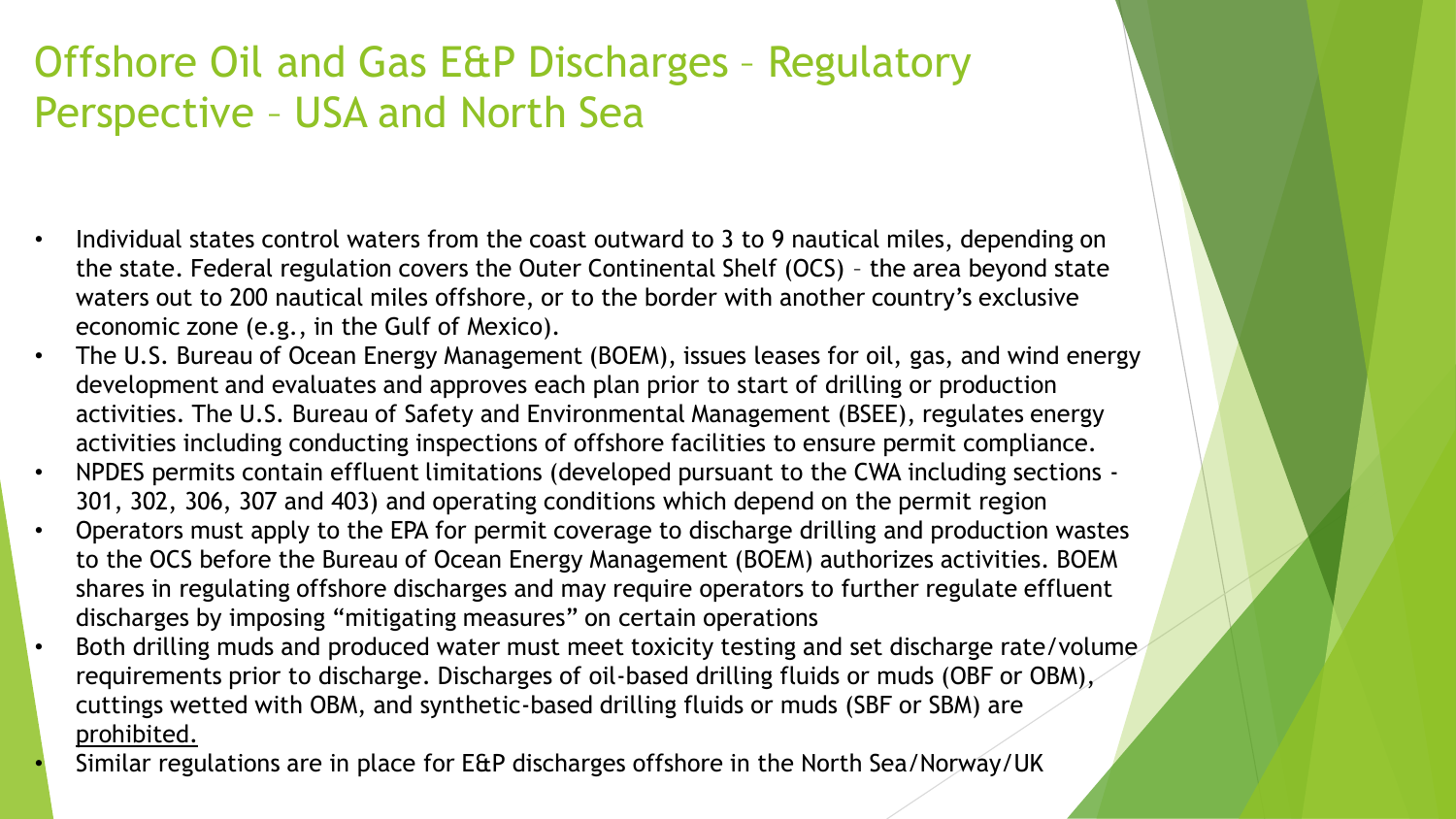## Offshore Discharges – Class II and CWA Implications from 9<sup>th</sup> Circuit Ruling - Maui, Hawaii

- Maui County's Lahaina Waste Reclamation Facility treats ~ 4 million gallons/day of sewage and is discharged to groundwater via 4 injection wells, located within a 1/4 mile of the WWTP. The effluent (enriched in nitrogen and phosphorus) promotes algal bloom and oxygen depletion, causing ecological harm once it reaches ocean waters (hydrologically connected to the groundwater)
- This indirect discharge case (ground water and then eventually into offshore waters) highlights the important distinction between point source and non-point source discharges. For the former, the CWA mandates permits that require use of best available technologies as well as compliance with water quality standards. For the latter, the CWA leaves decisions to State Agencies, that may have chosen to do little or nothing. • For a Class II injection and/or disposal well (injecting produced water, E&P fluids, drill cuttings etc.) operating offshore, UIC permits are generally issued by either the State Agency with jurisdiction (e.g. Texas RRC, Alaska AOGCC etc.) or by the appropriate Federal Agency (BOEM) for federal waters. The 9<sup>th</sup> Circuit ruling may result in NPDES permits also being required for each offshore injection/Class II well (with the Injection well permit the primary permit and the NPDES permit being a secondary permit – as is the case in Cook Inlet)